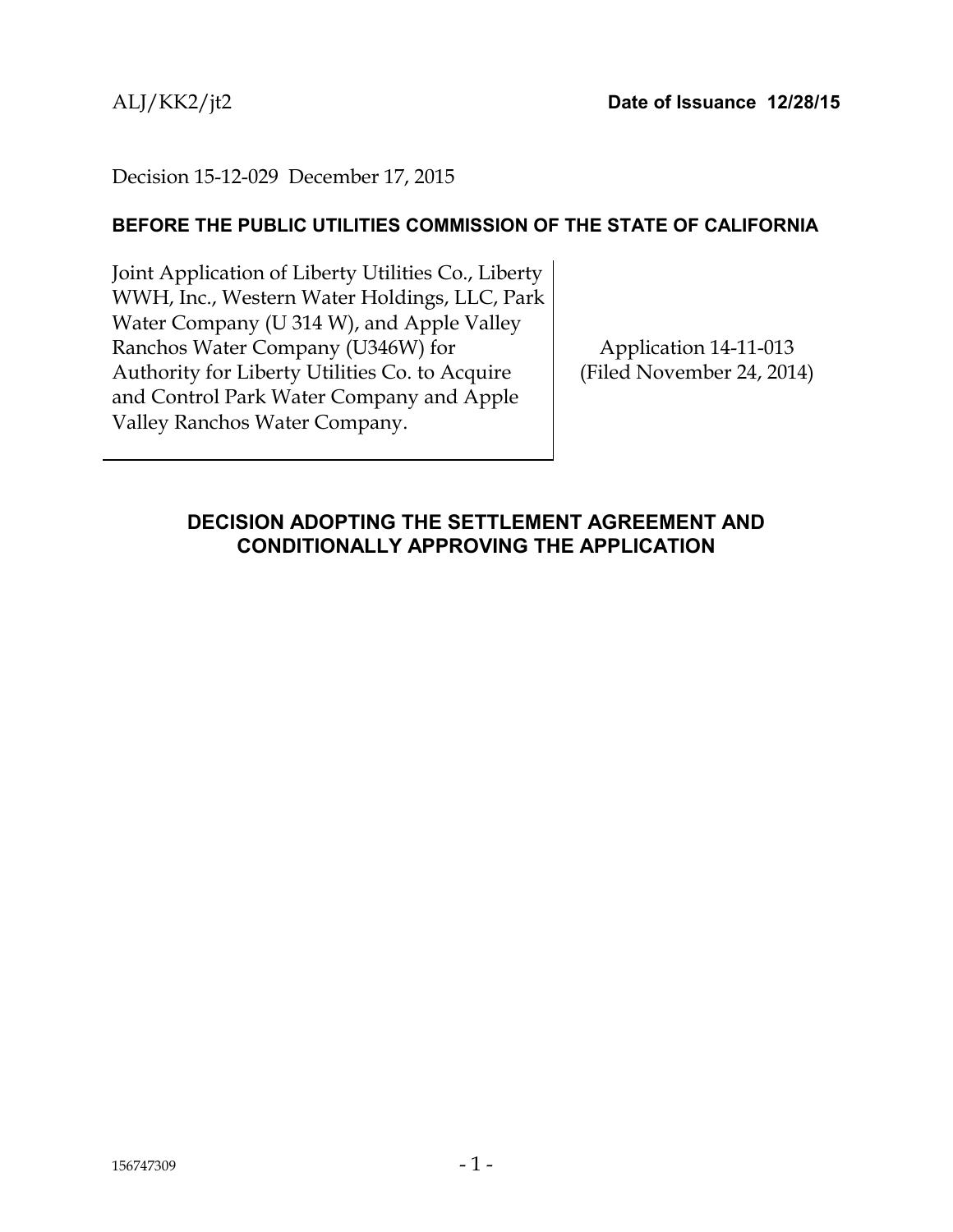# **TABLE OF CONTENTS**

## **Title Page**

| DECISION ADOPTING THE SETTLEMENT AGREEMENT AND                 |    |
|----------------------------------------------------------------|----|
|                                                                |    |
|                                                                |    |
| 1.                                                             |    |
| 2.                                                             |    |
| 3.                                                             |    |
|                                                                |    |
| 3.2. Review of Public Utilities Code §§ 851 et seq., Ratepayer |    |
| Indifference Standard and Reasonable Options or Alternatives11 |    |
|                                                                |    |
|                                                                |    |
| 4.                                                             |    |
| 5.                                                             |    |
| 6.                                                             |    |
|                                                                |    |
|                                                                | 20 |
| ORDER                                                          | 22 |

Appendix A – Settlement Agreement

Appendix B – Proposed Post-Transaction Corporate Structure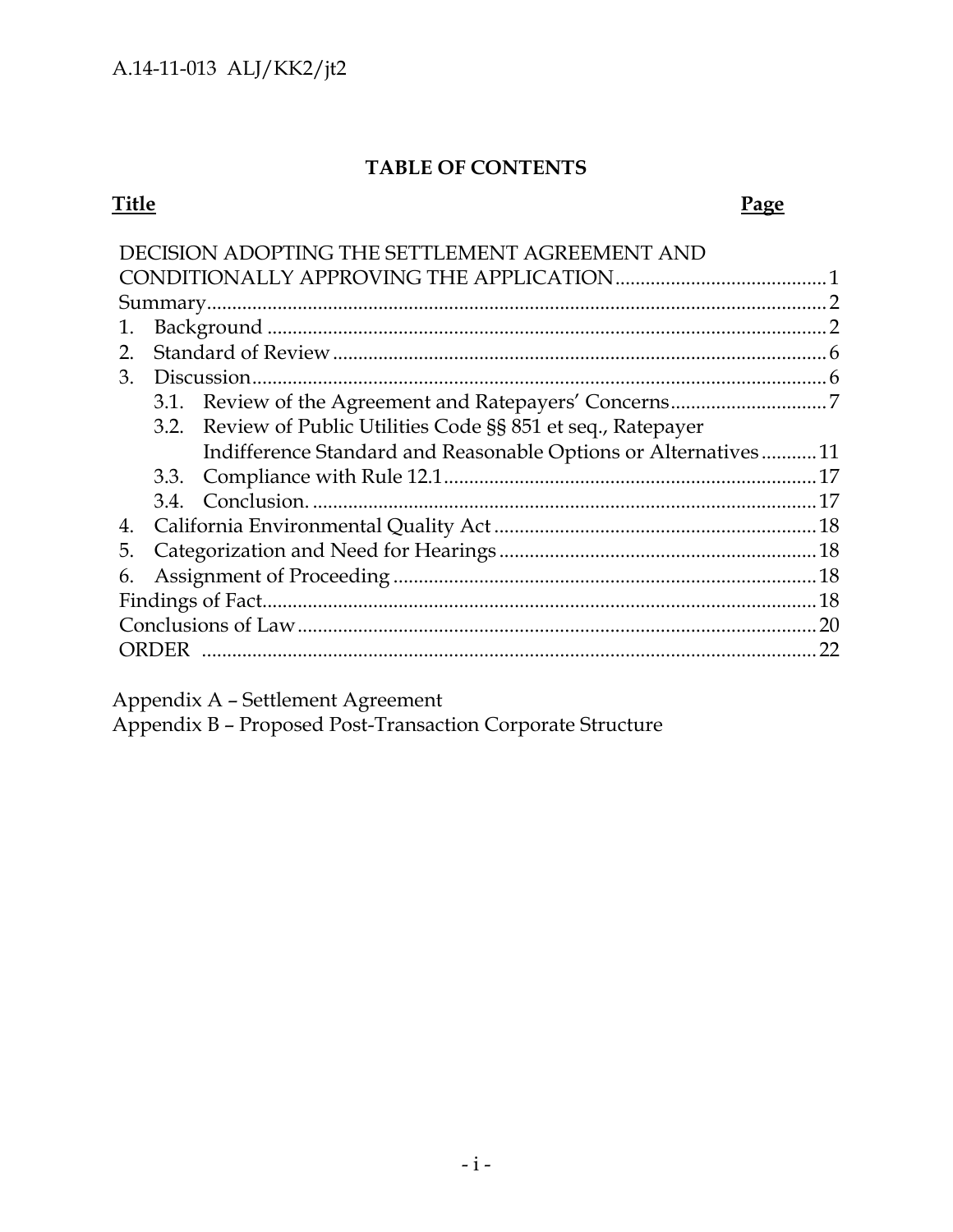## **DECISION ADOPTING THE SETTLEMENT AGREEMENT AND CONDITIONALLY APPROVING THE APPLICATION**

#### <span id="page-2-0"></span>**Summary**

This decision adopts the proposed settlement agreement (Agreement, attached as Appendix A) between Liberty Utilities Co. (Liberty Utilities), Liberty WWH, Inc. (Liberty WWH), Western Water Holdings, LLC (Western Water Holdings), Park Water Company (Park Water), and Apple Valley Ranchos Water Company (AVR) (collectively, the Joint Applicants) and the Office of Ratepayer Advocates.

This decision also conditionally approves the Application 14-11-013 and authorizes Liberty WWH to merge with Western Water Holdings and Liberty Utilities to indirectly acquire and control Park Water and AVR. Conditions of our authorization are the terms of the Agreement which reflect commitments by the Joint Applicants to (1) ensure continued safe, reliable and reasonable operation of Park Water and AVR; (2) safeguard against post-transaction rate increase; and (3) acknowledge and reaffirm the Commission's continued regulatory oversight over Park Water and AVR. These commitments address the ratepayer impact concerns raised by the parties in this proceeding.

The terms and conditions of the Agreement do not limit the Commission's future regulatory discretion. This decision changes no rates or charges, and it closes the proceeding.

#### <span id="page-2-1"></span>**1. Background**

Since 2011, Park Water Company (Park Water) and Apple Valley Ranchos Water Company (AVR) have been wholly-owned subsidiaries of Western Water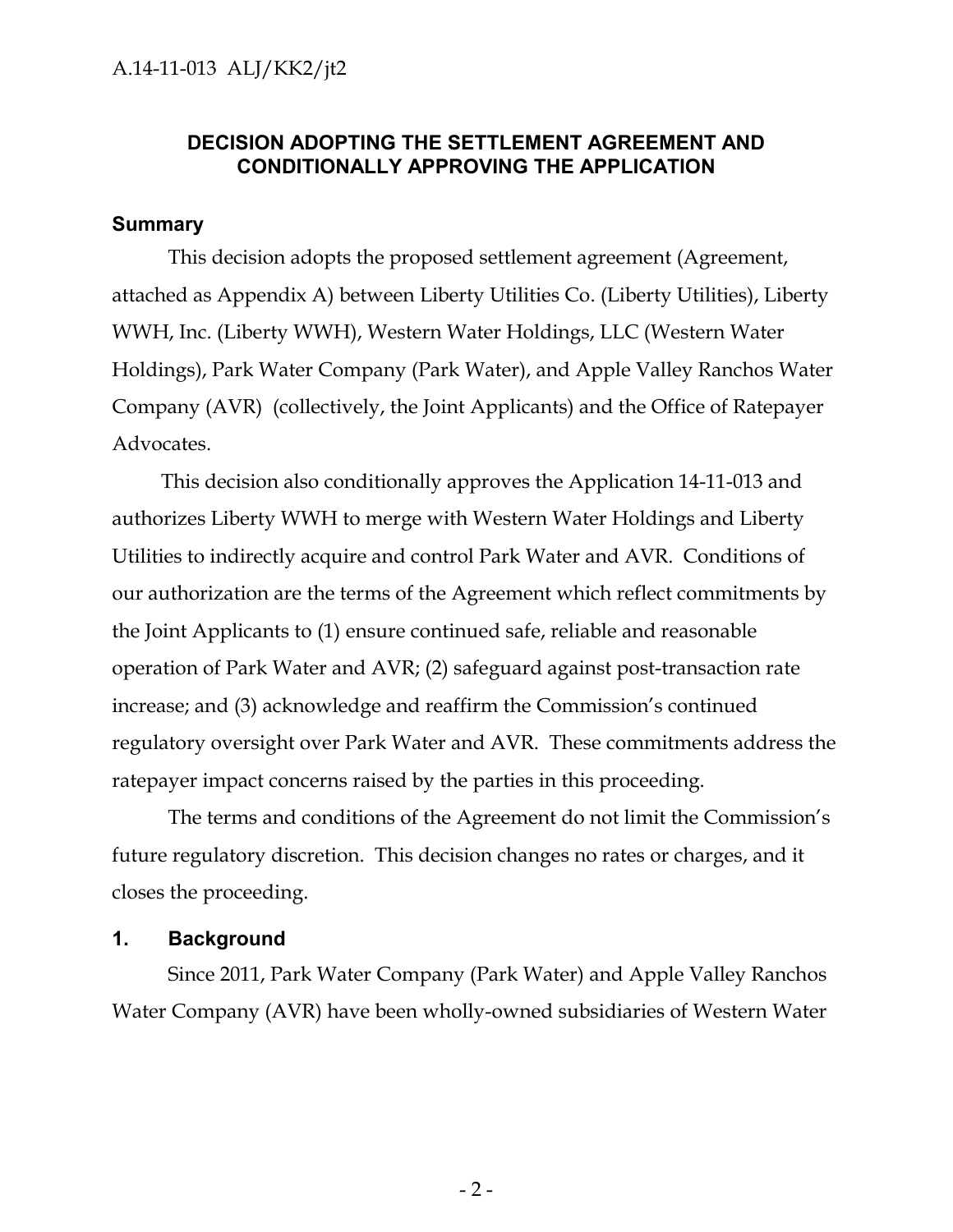Holdings, LLC (Western Water Holdings). 1 Prior to 2011, AVR was a whollyowned subsidiary of Park Water, which was wholly-owned by Henry Wheeler, Sr. (Wheeler). In 2011, Wheeler retired. 2

Park Water and AVR are Class A water utilities subject to the Commission's jurisdiction. Park Water operates in the southeastern portion of Los Angeles, serving approximately 133,000 people. AVR serves a population of roughly 61,000 people in and near the Town of Apple Valley (Apple Valley) in San Bernardino County.<sup>3</sup>

In Decision (D.) 11-12-017, the Commission recognized that Western Water Holdings' parent company (Carlyle Infrastructure Partners L.P.) "will dissolve no later than September 28, 2021;" the Commission therefore envisioned that another application would be filed before that time "for a transfer of control [over Park Water and AVR] for Commission review of such transaction."<sup>4</sup>

Liberty Utilities Co. (Liberty Utilities) is owned by Algonquin Power & Utilities Corp. (Algonquin)<sup>5</sup> and holds all of Algonquin's \$1.8 billion in regulated utility assets, including water distribution and wastewater collection and treatment utilities, electricity distribution utilities, and natural gas distribution utilities serving an aggregate of approximately 485,000 customers in ten states,

 $\overline{a}$ 

<sup>1</sup> *See* D.11-12-017 granting conditional authorization to Western Water Holdings to acquire Park Water and AVR.

<sup>2</sup> Wheeler incorporated Park Water in the 1930s. He stayed on as a consultant when Western Water Holdings acquired and began operating Park Water and AVR pursuant to D.11-12-017.

<sup>3</sup> Mountain Water Company is also wholly owned by Park Water.

<sup>4</sup> D.11-12-017 at 17.

<sup>&</sup>lt;sup>5</sup> Algonquin has never sold a regulated entity that it has acquired.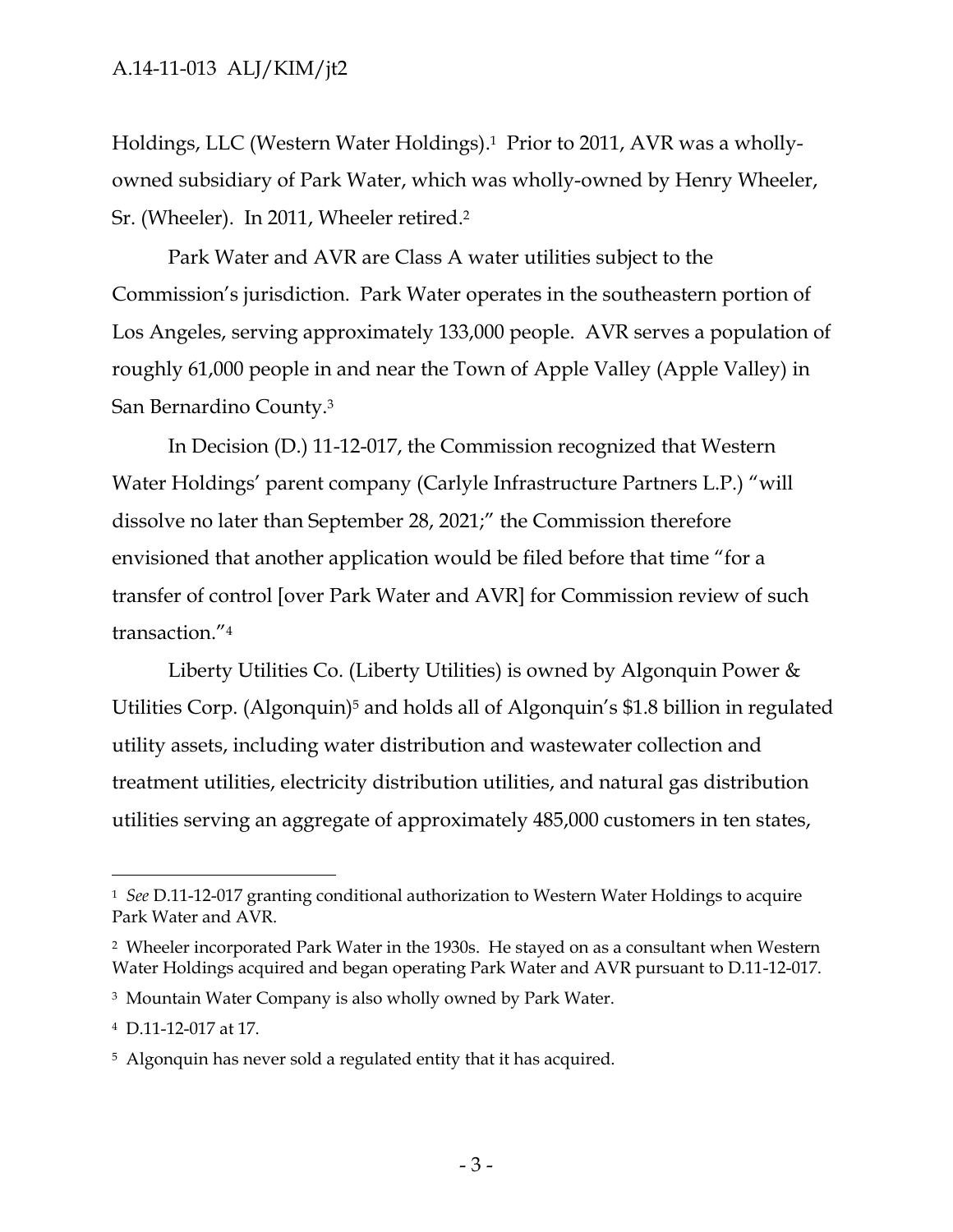including California. More than a third of those Liberty Utilities' customers are water utility customers. Liberty Utilities is also the parent company of Liberty WWH, Inc. (Liberty WWH). Liberty WWH was created expressly for the purposes of the Liberty Utilities' planned acquisition of Park Water and AVR.

On November 24, 2014, Liberty Utilities, Liberty WWH, Western Water Holdings, Park Water, and AVR (collectively, the Joint Applicants) filed Application (A.) 14-11-013 (the Application) to request Commission authorization for Liberty WWH to merge with Western Water Holdings and for Liberty Utilities to indirectly acquire control over Park Water and AVR (collectively, the Transaction). Appendix B to this decision illustrates the proposed post-Transaction corporate structure. Notice of the Application appeared in the Commission's December 1, 2014, Daily Calendar.

The Office of Ratepayer Advocates (ORA) and Apple Valley filed protests to the Application. ORA questioned whether the Transaction would result in rate increases or other negative impacts to the ratepayers. Apple Valley echoed some of ORA's concerns and also raised concerns that AVR customers may see future rate increases as results of certain pending legal actions in Montana against Park Water and/or one of its subsidiaries. Apple Valley also questioned whether the Transaction meets the Commission's "ratepayer indifference standard" and obliquely suggests that Apple Valley, not Liberty WWH, should become the owner and operator of AVR, at some point, as a municipal utility. The Joint Applicants filed a reply to the protests.

On February 6, 2015, the Commission held a prehearing conference. On March 16, 2015, the Commission held two public participation hearings (PPHs) in Apple Valley. The PPHs were attended by total of 273 representatives and residents of Apple Valley. The representatives of the Joint Applicants, Apple

- 4 -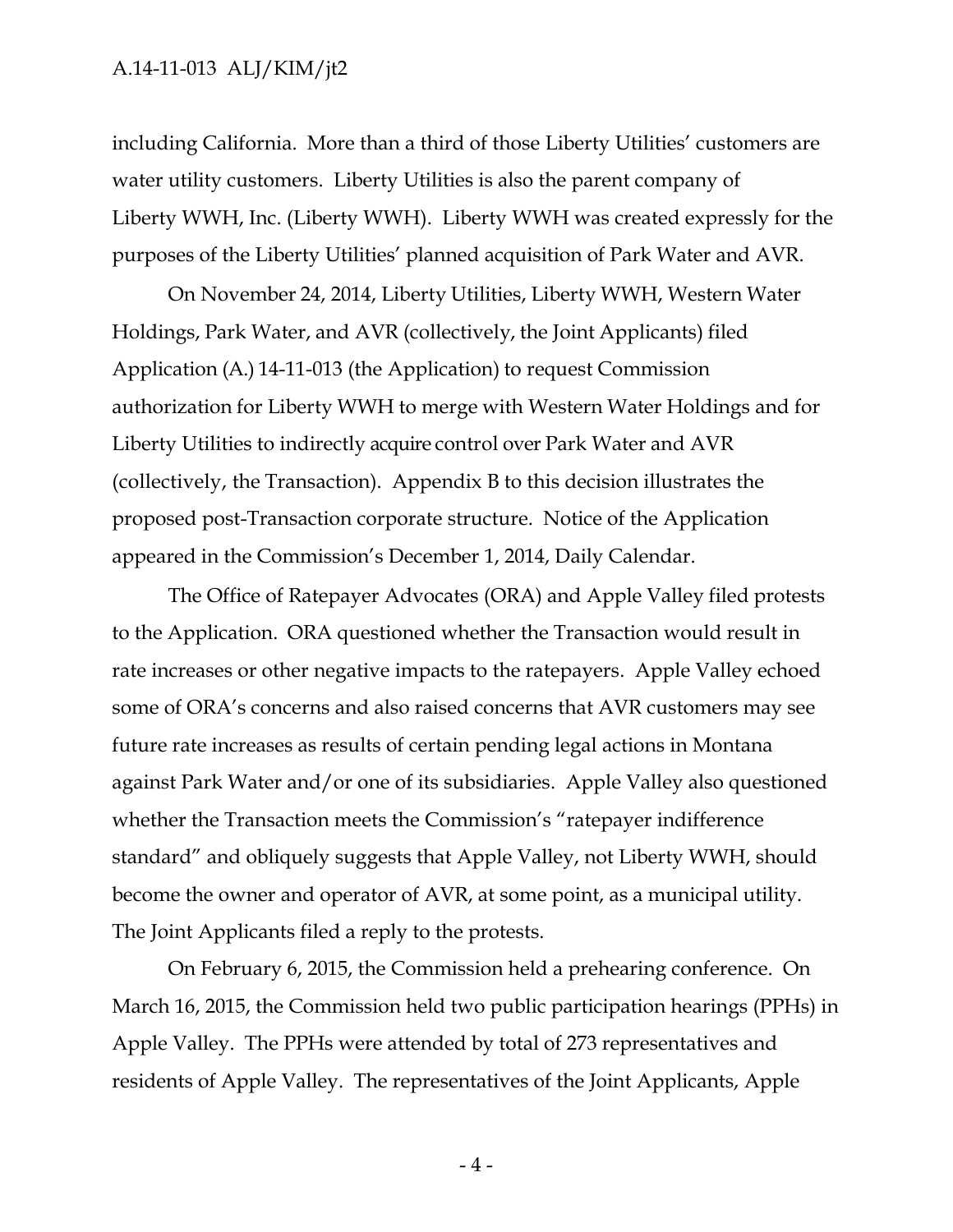$\overline{a}$ 

Valley and ORA were present at the PPHs to answer questions and provide information.

At the PPHs, the majority of the speakers supported approval of the Transaction. Many, including AVR employees and ratepayers, consider the current AVR operation and service satisfactory and are supportive of the fact that Liberty WWH is proposing to operate AVR in a business-as-usual manner while also bringing in its experience as a utility company to deliver safe and reliable water service. Some speakers objected to Apple Valley's ultimate plans to own and operate AVR. A few speakers generally objected to rate increases in AVR's service area and questioned whether the Transaction would result in a rate hike. Some opposed foreign ownership of AVR, noting that Liberty Utilities' parent company is headquartered in Canada.

On April 27, 2015, the assigned Commissioner and Administrative Law Judge (ALJ) issued the Scoping Memo and Ruling setting forth the issues in the proceeding, adopting a schedule, and confirming the preliminary determination that hearings would be necessary. The parties were also directed to file a Joint Case Management Statement by June 24, 2015, in the event that a settlement was not reached on all issues by June 22, 2015.

On May 29, 2015, the Joint Applicants and ORA (collectively, the Settling Parties) filed a Joint Motion for Approval of Settlement Agreement (Motion). 6 Apple Valley was not a party to the Settlement Agreement (Agreement), and on June 29, 2015, Apple Valley filed its comments on the Motion. No party filed any objection or opposition to the Motion.

<sup>6</sup> The Settling Parties timely informed Apple Valley of developments in the negotiation and settlement phase and also provided Apple Valley copies of drafts of the Settlement. Apple Valley, however, is not a signatory to the Settlement Agreement.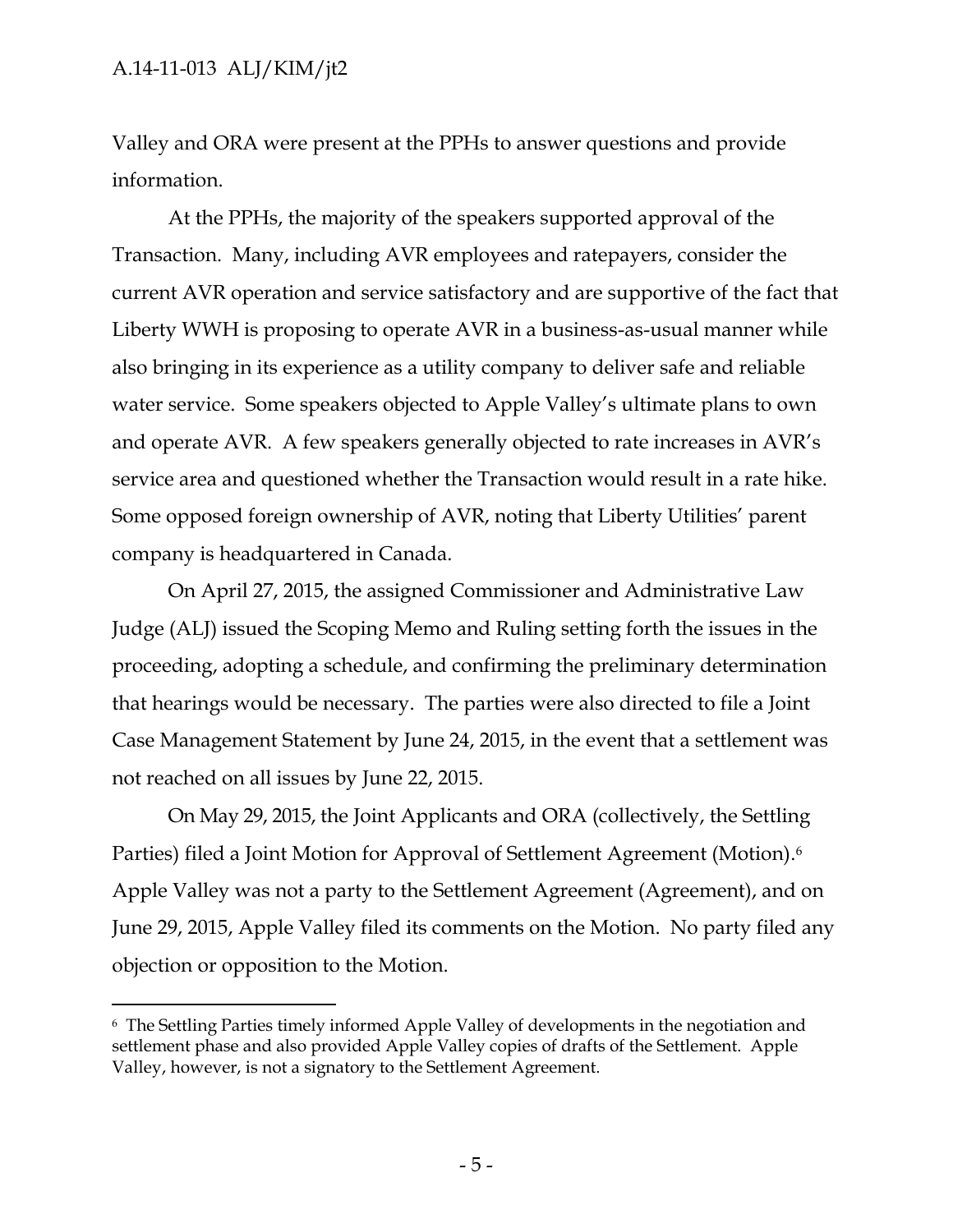# <span id="page-6-0"></span>**2. Standard of Review**

The Settling Parties in the Motion support approval of the Application and request adoption of the Agreement and its terms as conditions of the Commission's approval of the Application. Under Rule 12.1 of the Commission's Rules of Practice and Procedure (Rules), to approve and adopt a settlement, the Commission must find that a settlement is reasonable in light of the whole record, consistent with the law, and in the public interest.

# <span id="page-6-1"></span>**3. Discussion**

 $\overline{a}$ 

The Transaction involves a merger of two holding companies wherein Liberty WWH would merge with and into Western Water Holdings. As a result, Liberty Utilities will acquire control over Park Water and AVR. This will effectively transfer the control over Park Water and AVR from Carlyle Infrastructure to Liberty Utilities. <sup>7</sup> As discussed below, we conditionally authorize the Transaction and adopt the Agreement based on these findings:

- (1) The Agreement addresses the ratepayer impact concerns raised by the parties in this proceeding;
- (2) The Transaction set forth in the Application, with the proposed additional conditions set forth in the Agreement, complies with the requirements of the applicable statutes, including California Public Utilities Code<sup>8</sup> § 854(a) and the ratepayer indifference standard;
- (3) The Settling Parties complied with the Rules 12.1 (a) and (b); and

<sup>7</sup> *See* Appendix B to this decision which shows the post-Transaction schematics.

<sup>8</sup> In this decision, all references to Code refer to California Public Utilities Code, unless otherwise specified, and all citations to "section" or "§" are to the California Public Utilities Code, unless otherwise specified.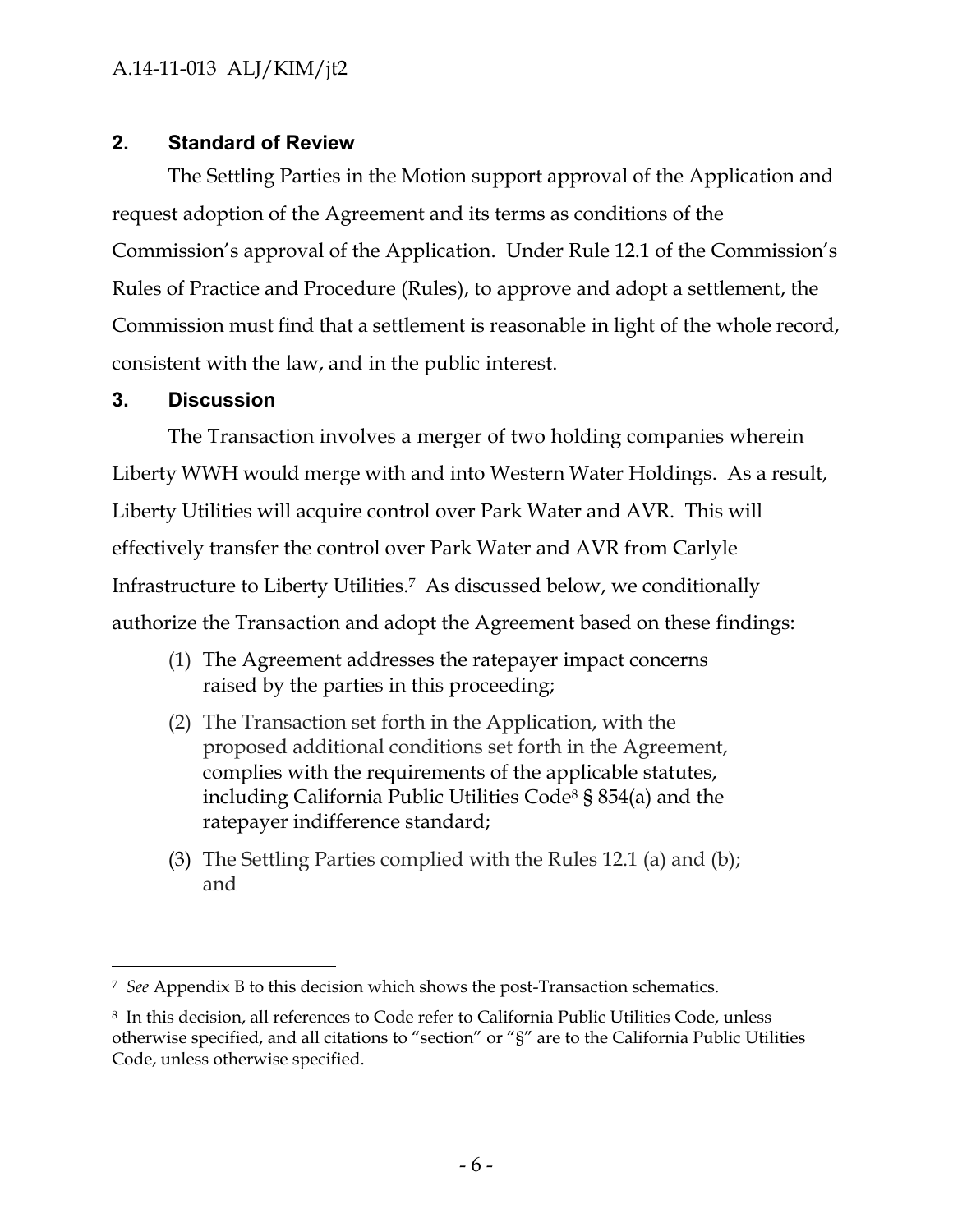$\overline{a}$ 

(4) The Agreement complies with Rule 12.1(d) and is consistent with law, in the public interest, and reasonable in light of the whole record.

## **3.1. Review of the Agreement and Ratepayers' Concerns**

<span id="page-7-0"></span>As discussed below, the Agreement directly responds to and addresses the three key concerns raised by the parties in this proceeding. In doing so, it also addresses the concerns noted by the members of the public during the PPHs.<sup>9</sup>

# *Safeguard against post-Transaction Rate Increase*

The Agreement protects ratepayers from rate increases and additional costs resulting from the Transaction. One of the notable concerns raised by Apple Valley in its protest was the concern that the purchase price of Park Water and AVR would result in rate increases. This concern was also shared by some members of the Apple Valley community at the PPHs and examined by ORA.

We observe that the Agreement in Section 3.26(a) specifically affirms the understanding and commitment by the Settling Parties that there will be no recovery in rates for any excess of the purchase price over the regulatory basis of the utility assets (or "premium") that Liberty Utilities may pay. Specifically, Park Water and AVR shall not record any such premium in their respective accounts utilized in their respective establishment of rates and tariffs. This commitment is also reaffirmed in Section 3.19 of the Agreement, which provides:

<sup>9</sup> Although PPH speakers' statements are not evidence, we have reviewed the speakers' statements to note the sentiments and concerns. In this proceeding, ORA has aptly represented the ratepayers by raising the concerns noted by the speakers and addressing those concerns in its negotiation of the Agreement terms. Apple Valley has raised some of the same ratepayer impact concerns.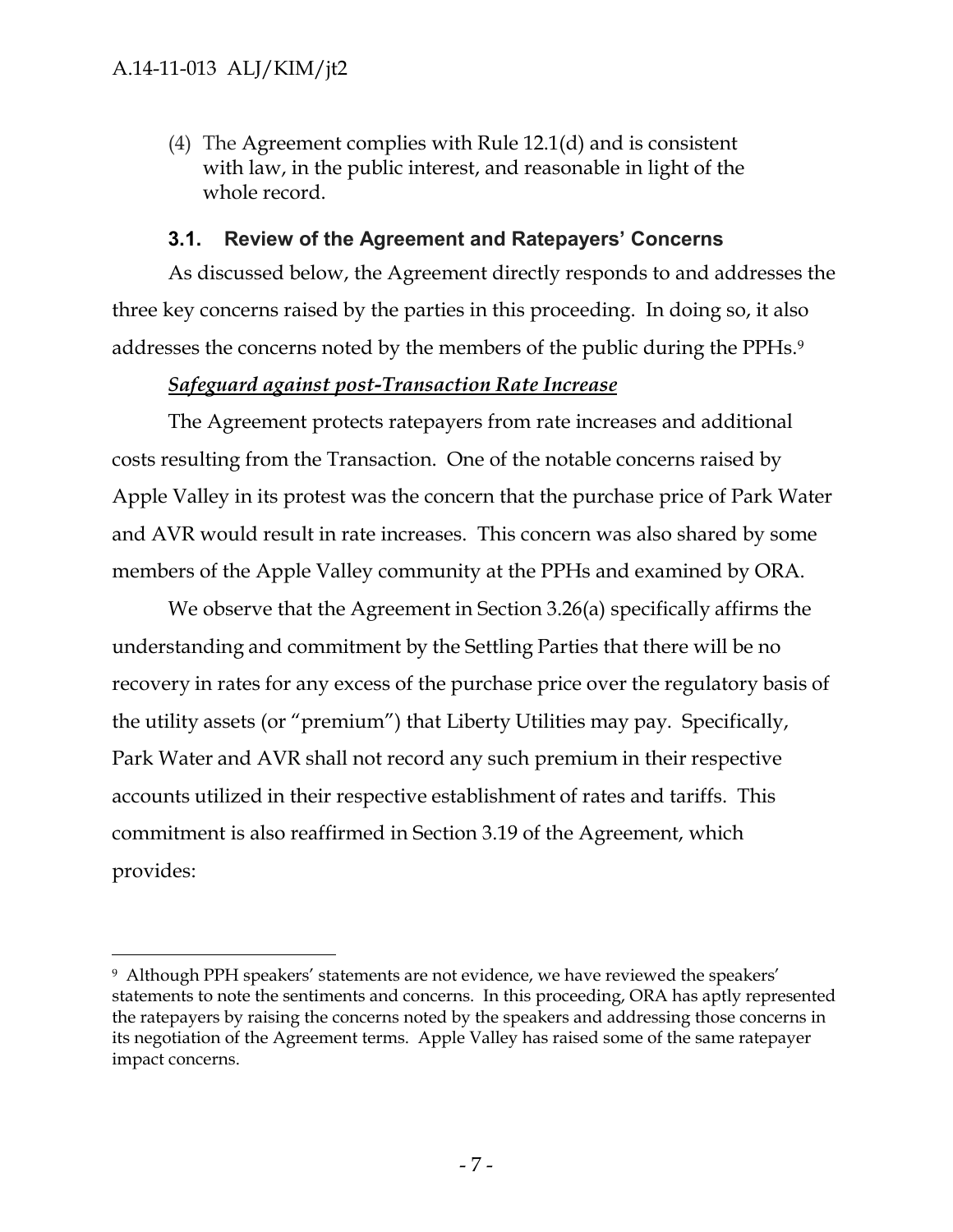The utility customers of Park Water and AVR shall not incur, directly or indirectly, any transaction costs or other liabilities or obligations arising from the proposed transaction….

Thus, we are satisfied that nothing requested in the Application, or contained in the Agreement, will increase rates to the customers. As noted above, rates for Park Water and AVR will only change pursuant to the Commission's review of subsequent rate applications and advice letters, as part of the Commission's ongoing regulatory oversight.

## *Continued safe, reliable and reasonable operation*

Another concern raised by ORA and shared by some members of the Apple Valley community is the importance of continued high quality water service for the desert community of Apple Valley. This concern includes both safe and reliable water service as well as reasonable management and operation of the utility. To address this concern, the Agreement ensures that the operation of Park Water and AVR will continue seamlessly in the business-as-usual manner after the Transaction. The Application proposes to do this by delivering the current or improved quality of service under the same terms and conditions of existing tariffs.

Specifically, Section 3.16 of the Agreement states: "Customer service to Park Water's and AVR's customers will not be affected by the transaction. Park Water's and AVR's commitment to high quality public utility water service and community involvement shall be maintained." Similarly, Section 3.25(f) provides: "Park Water and AVR shall adopt, maintain and strive to improve the high quality of service standards that Park Water and AVR presently provide their customers."

We find that the Agreement and its conditions provide reasonable protection for the customers of Park Water and AVR by ensuring continued safe and reliable

- 8 -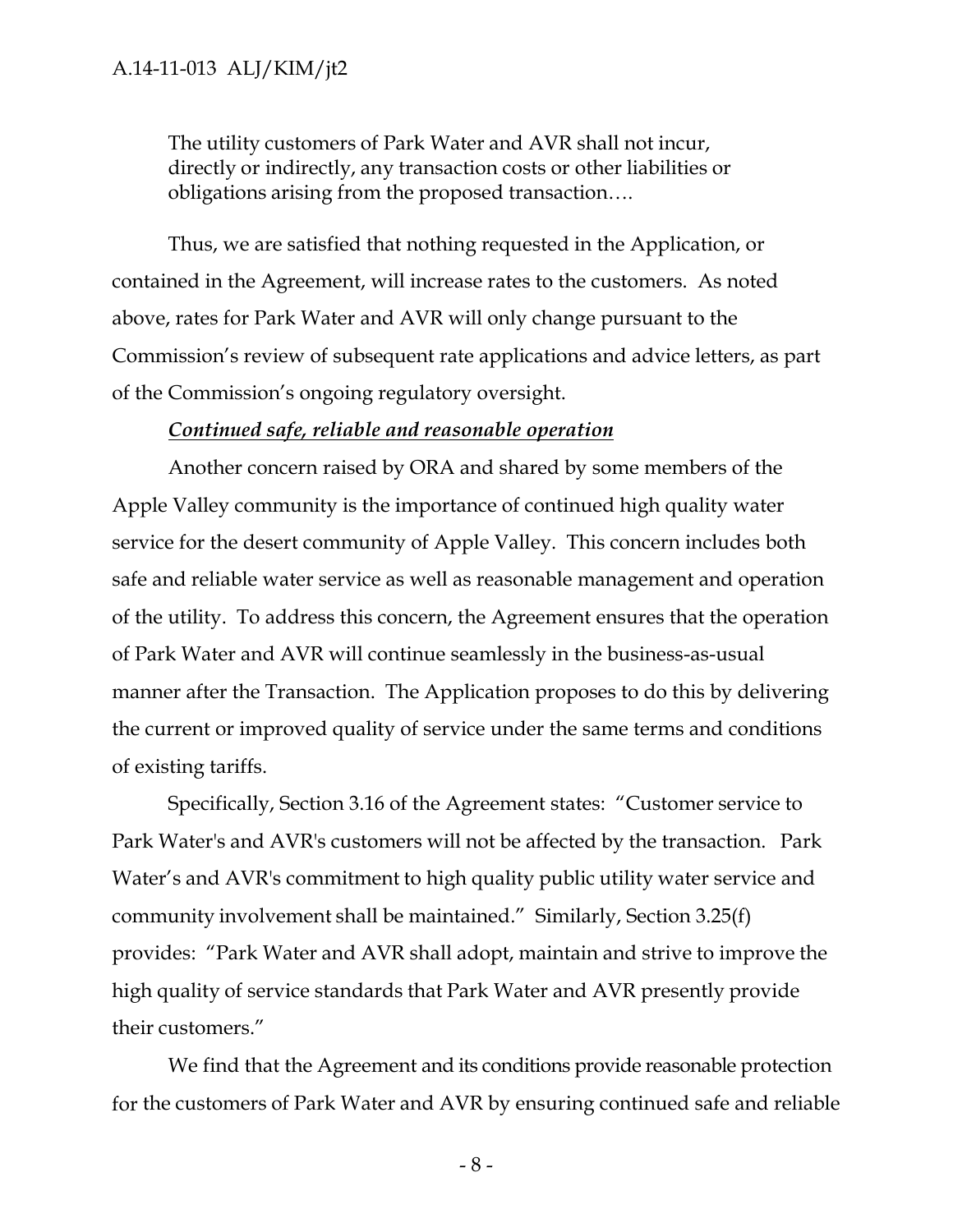water service and reasonable operation.

## *Preserve Commission's Regulatory Oversight*

Last of the concerns raised by ORA, and echoed by some members of the public, was that the acquiring company's (Liberty Utilities') parent company, Algonquin, was foreign-owned and headquartered in Canada. This concern had to do with how Park Water and AVR would operate under such ownership and whether such ownership would weaken the Commission's regulatory authority and oversight over Park Water and AVR.

As noted above, the Agreement addresses this concern by ensuring that Park Water and AVR will operate in a business-as-usual manner after the Transaction. In addition and as discussed below, the Agreement ensures that the Commission's regulatory authority and oversight remain unaffected by the change in ownership.

By several terms in the Agreement, the Joint Applicants acknowledge and commit to the Commission's future oversight. Specifically, these commitments include agreement that the Commission's existing Affiliate Transaction Rules (adopted in D.10-10-019) and other regulatory policies will continue to apply to Park Water, AVR, and the proposed owner, Liberty Utilities. In part, Affiliate Transaction Rule, Section VIII provides:

- (1) The officers and employees of the utility and its affiliated companies shall be available to appear and testify in any proceeding before the Commission involving the utility;
- (2) The utility and its affiliated companies shall provide the Commission, its staff, and its agents with access to the relevant books and records of such entities in connection with the exercise by the Commission of its regulatory responsibilities in examining any of the costs sought to be recovered by the utility in rate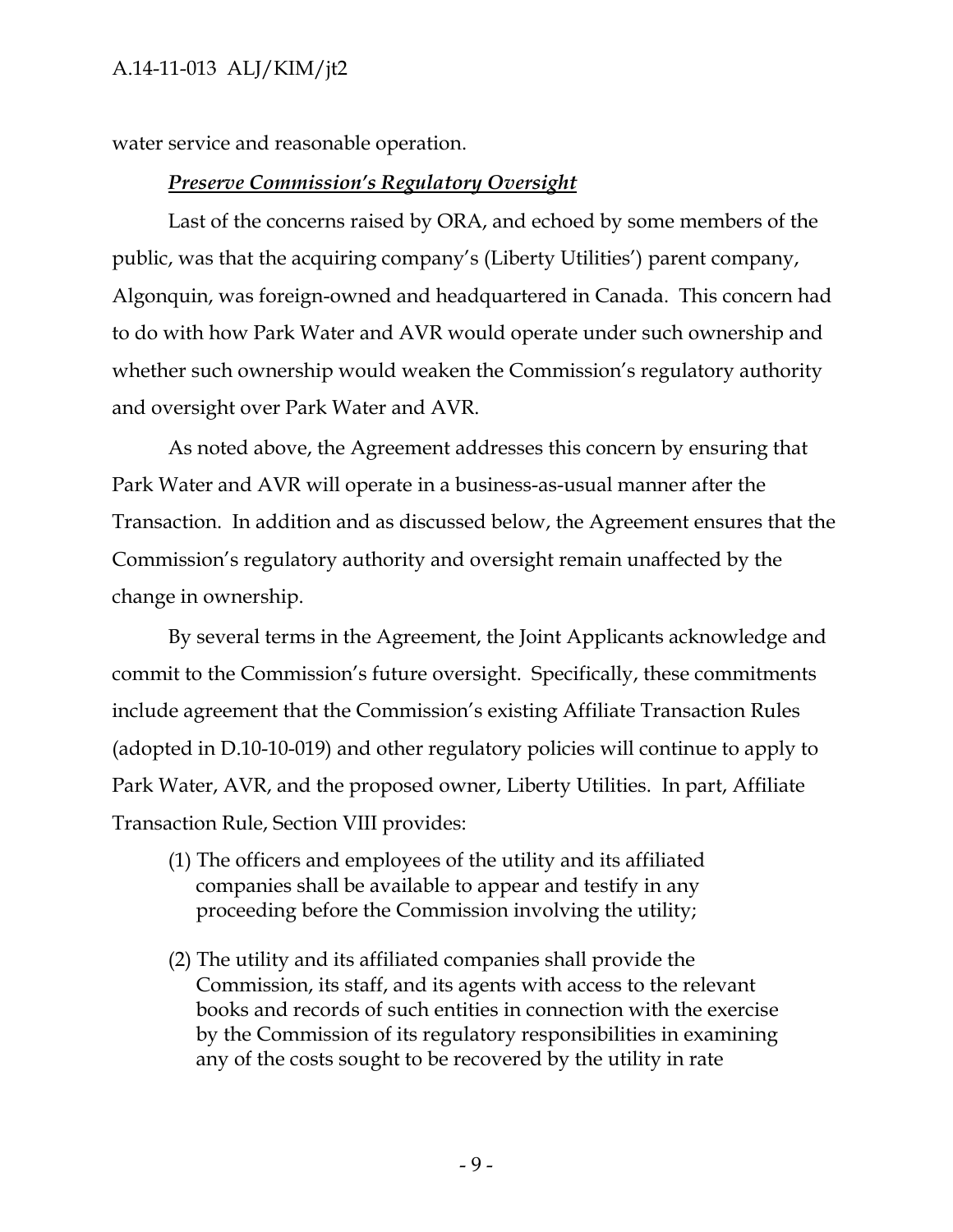proceedings or in connection with a transaction or transactions between the utility and its affiliates; and

(3) The utility shall continue to maintain its books and records in accordance with all Commission rules and maintain and make them available in California.

This commitment directly addresses the concern about the Commission's jurisdiction over foreign management, because Affiliate Transaction Rule VIII would ensure Commission's ongoing regulatory authority over the operation, management and record keeping activities of the officers and employees of the utility *and its affiliated companies*.

The Agreement also does not restrict this Commission's ongoing authority over any of the Joint Applicants. The Agreement does not limit the applicability of our previously adopted regulatory rules and policies, reduce our oversight, or limit our ability to adopt new or revised rules and policies for any of these matters. The rates for Park Water and AVR will only change pursuant to the Commission's future review of subsequent rate applications and advice letters. Specifically, Section 3.25 (d) of the Agreement provides:

Park Water and AVR shall provide service to their customers in compliance with all rules, regulations and decisions issued by the Commission. Among other matters, Park Water and AVR will not change any rate or any other terms and conditions of service for their respective customers without first having obtained the necessary Commission approvals and Park Water and AVR shall comply with all existing statutes and applicable Commission regulations regarding affiliated interest transactions.

The Agreement further protects the ratepayers' benefits from the water rights held by Park Water and AVR. Regulatory Commitment 3.13 provides that neither Park Water nor AVR shall sell, transfer, or encumber any utility assets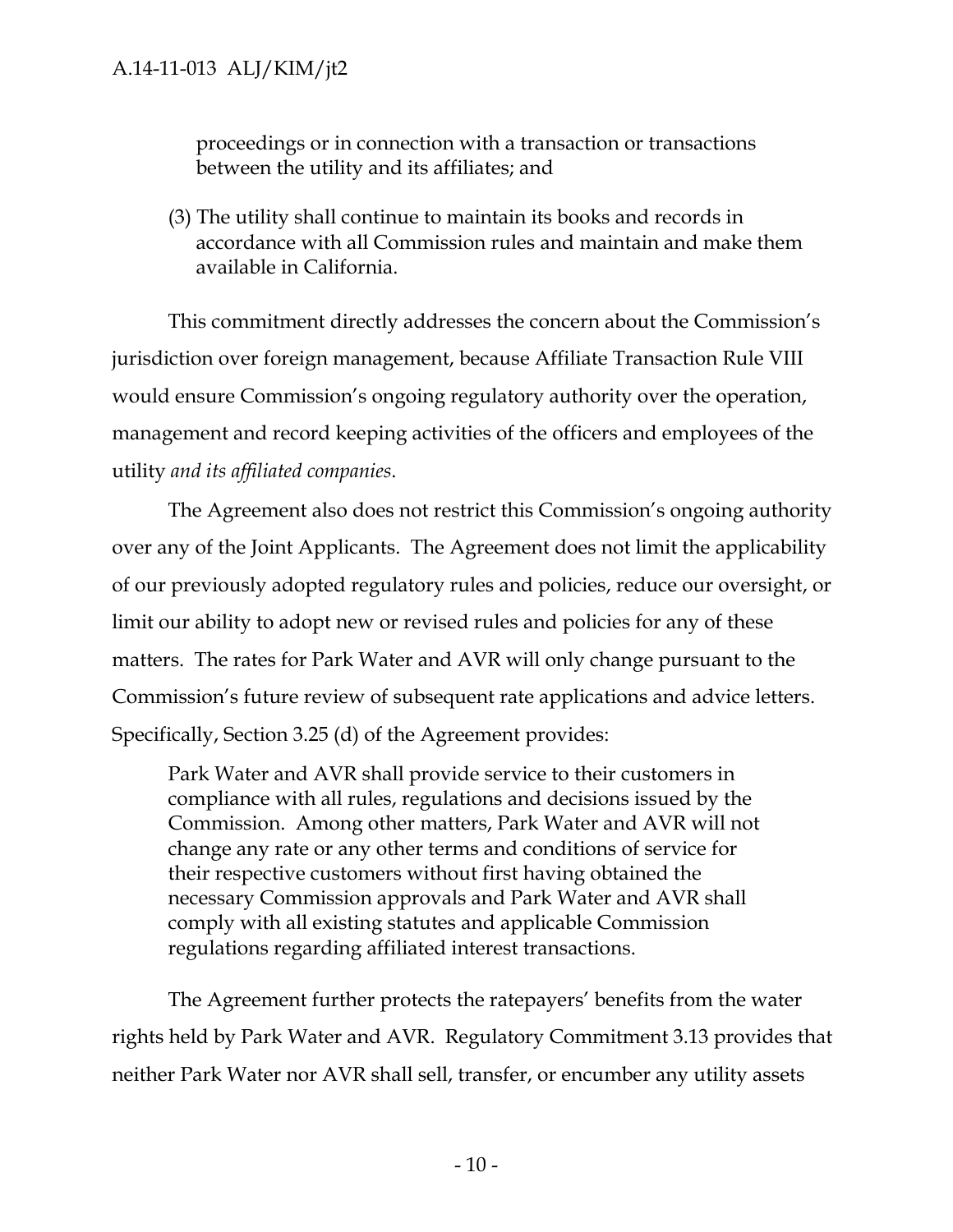necessary or useful to provide utility service, *or any water rights*, without prior approval by the Commission. Therefore, we retain and will exercise our full jurisdiction and oversight over those protected water rights. Park Water and AVR will continue in uninterrupted operation and the transfer of control will not impact any existing water rights.

In sum, the Agreement imposes no new obligation or duty on the Joint Applicants; however, the express acknowledgments and commitments confirm Joint Applicants', including Liberty Utilities', awareness of and commitment to abide by the Commission's regulatory rules and policies.

## <span id="page-11-0"></span>**3.2. Review of Public Utilities Code §§ 851** *et seq.***, Ratepayer Indifference Standard and Reasonable Options or Alternatives**

Sections 851 *et seq.* provide the general statutory framework that governs Commission authority over a proposal to transfer or encumber utility property. Germane to the instant proceeding, § 854(a) requires Commission authorization before any person or corporation may acquire or merge with any public utility. To determine whether the Transaction should be authorized under § 854, the Commission must weigh the affected public interests<sup>10</sup> and apply the "ratepayer indifference standard" to determine that no harm or negative effect on the ratepayer would result from the change of control.<sup>11</sup>

 $\overline{a}$ 

<sup>10</sup> D.10-09-012, 2010 Cal.PUC LEXIS 333, \*13 (citing *In the matter of Qwest Corporation et al.*, (2000) 7CPUC 3d 101, 107).

<sup>11</sup> D.11-12-007 at 5.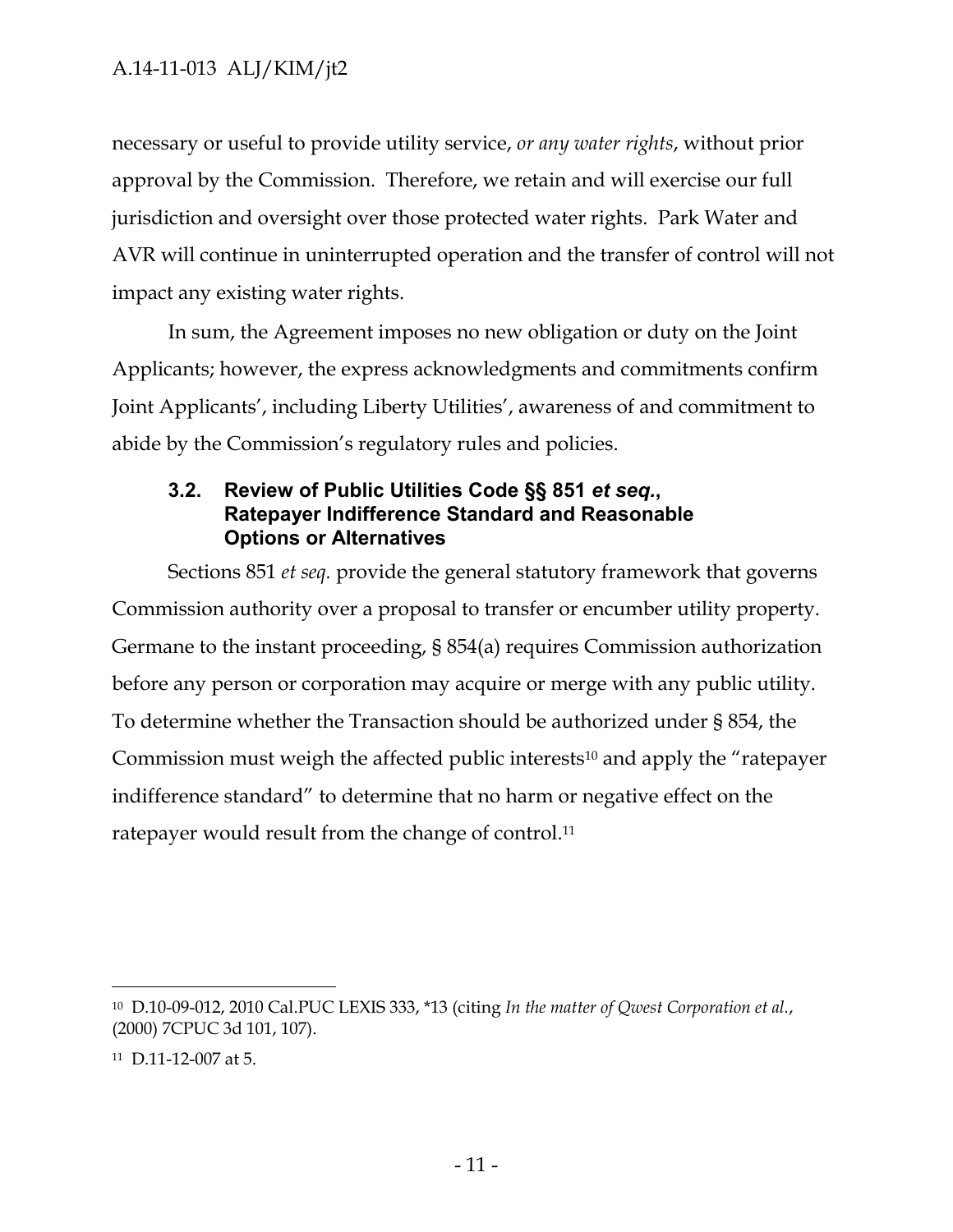In weighing the potential negative impacts and applying the ratepayer indifference standard, we consider the factors set forth in §§ 854(b) and 854(c), 12 and we also evaluate reasonable options/alternatives, if any, presented under § 854(d). Under the ratepayer indifference standard, the Transaction does not need to fully meet the §§ 854(b) and (c) requirements. Instead, the ratepayer indifference standard provides that, looking at those considerations, we must find that there is no negative ratepayer impact.

As explained below, we find that no negative impact results from the Transaction, and that the Transaction, combined with the proposed additional conditions set forth in the Agreement, complies with the applicable legal requirements, including § 854(a) and the ratepayer indifference standard.

# *§ 854(b) Considerations*

 $\overline{a}$ 

- § 854(b) considerations are whether the proposal:
- (1) Provides short-term and long-term economic benefits to ratepayers.
- (2) Equitably allocates, where the Commission has ratemaking authority, the total short-term and long-term forecasted economic benefits, as determined by the commission, of the proposed merger, acquisition, or control, between shareholders and ratepayers. Ratepayers shall receive not less than 50 percent of those benefits.
- (3) Not adversely affect competition. In making this finding, the Commission shall request an advisory opinion from the Attorney General regarding whether competition will be

<sup>&</sup>lt;sup>12</sup> The Commission has determined that while  $\S$ § 854(b) and 854(c) do not, by their terms, apply to water utilities, the Commission could consider some or all of those factors in examining the public interest impacts; and the Commission found that the proposed transaction there met the applicable "ratepayer indifference standard" of not adversely affecting the public interest. *See* D.01-09-057 at 7-10 and Conclusion of Law 9.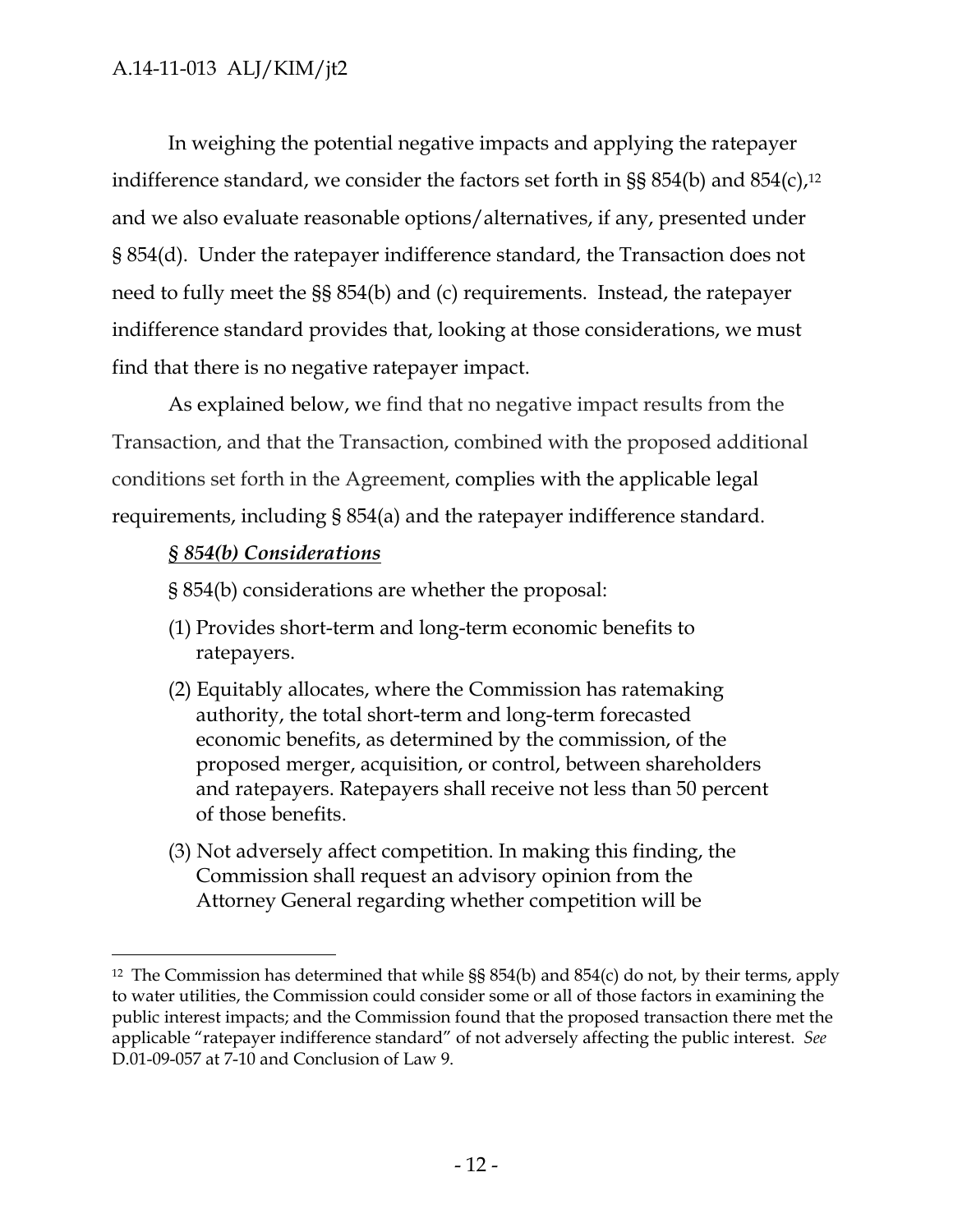adversely affected and what mitigation measures could be adopted to avoid this result.

Based on the record of this proceeding, we find that: (1) there is no evidence of quantifiable short- and long-term economic benefits to ratepayers resulting from the Transaction; (2) without any evidence of short- and long-term quantifiable economic benefits to ratepayers resulting from the Transaction, there is no need to consider equitable allocations of forecasted benefits between shareholders and ratepayers; and (3) there is no evidence that the Transaction would adversely affect competition.

# *§ 854(c) Considerations*

Below, we also consider the eight § 854(c) factors:

- (1) Maintain or improve the financial condition of the resulting public utility doing business in the state.
- (2) Maintain or improve the quality of service to public utility ratepayers in the state.
- (3) Maintain or improve the quality of management of the resulting public utility doing business in the state.
- (4) Be fair and reasonable to affected public utility employees, including both union and nonunion employees.
- (5) Be fair and reasonable to the majority of all affected public utility shareholders.
- (6) Be beneficial on an overall basis to state and local economies, and to the communities in the area served by the resulting public utility.
- (7) Preserve the jurisdiction of the commission and the capacity of the commission to effectively regulate and audit public utility operations in the state.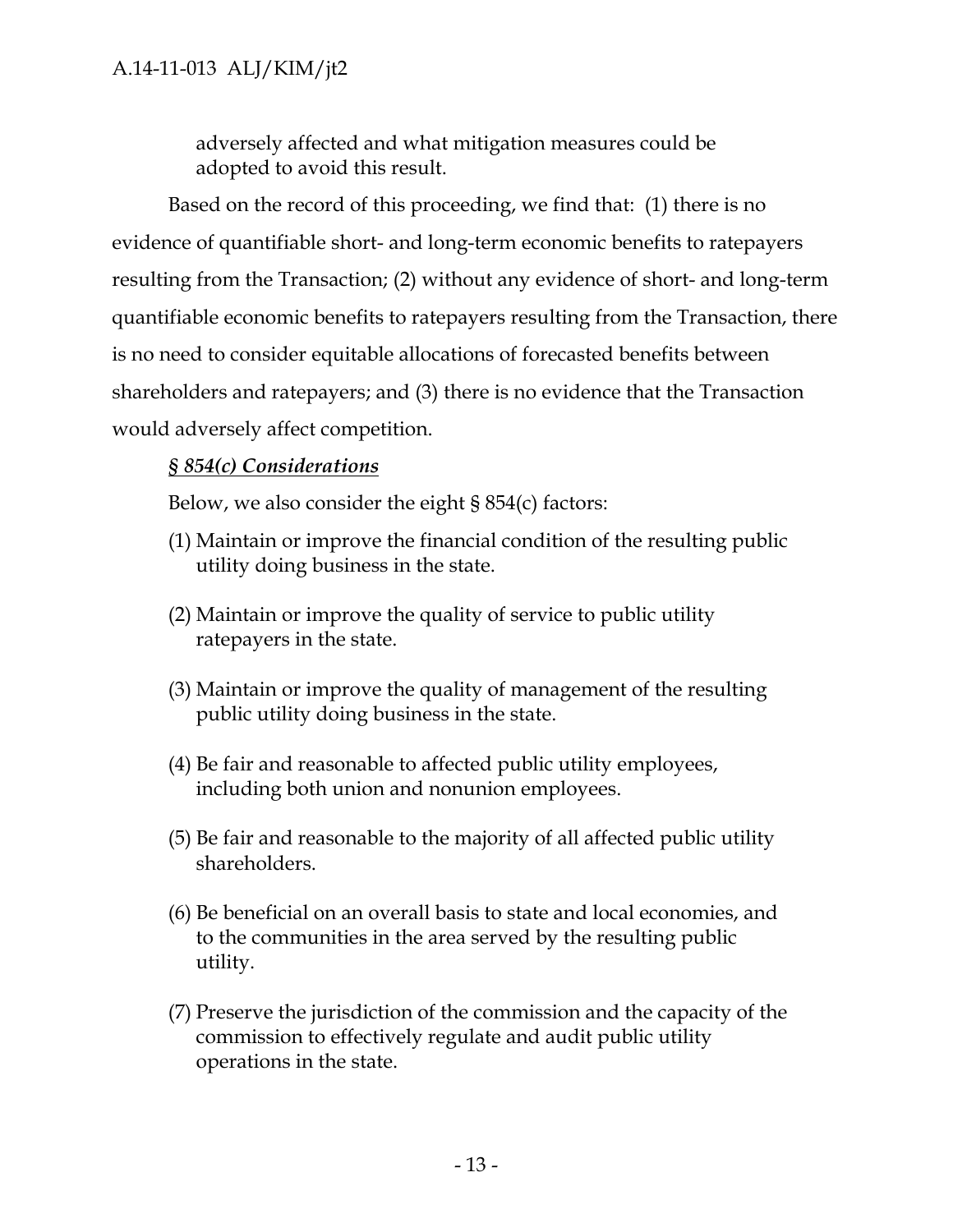(8) Provide mitigation measures to prevent significant adverse consequences which may result.

Based on the record of this proceeding and as discussed below, we find that the Transaction, as conditioned by the Agreement, will:

- (1) Maintain or improve (a) the financial condition of the resulting public utility doing business in the state, (b) the quality of service to public utility ratepayers in the state, and (c) maintain or improve the quality of management of the resulting public utility doing business in the state;
- (2) Be fair and reasonable to (a) affected public utility employees, including both union and nonunion employees, and (b) the majority of all affected public utility shareholders;
- (3) Be beneficial on an overall basis to state and local economies, and to the communities in the area served by the utilities; and
- (4) Not result in any known significant adverse consequences, such as safety impacts, for which the Joint Applicants should provide mitigation measures.

As proposed, after consummation of the Transaction, Park Water and AVR will continue to operate business as usual. Operation and service will not be disrupted or changed. A notable benefit to both the ratepayers and shareholders would be that the new owners bring significant management and industry experience with a long-term commitment to maintaining high-quality service for the customers of Park Water and AVR. Liberty Utilities demonstrated the resources, expertise and service track record with water utilities (e.g., 1/3 of its 485,000 customers receiving water service) to operate Park Water and AVR. No party has provided any evidence to the contrary. Similarly, there is no evidence that the Transaction will have any adverse effect on the financial condition, quality of customer service, or quality of management of the affected utilities.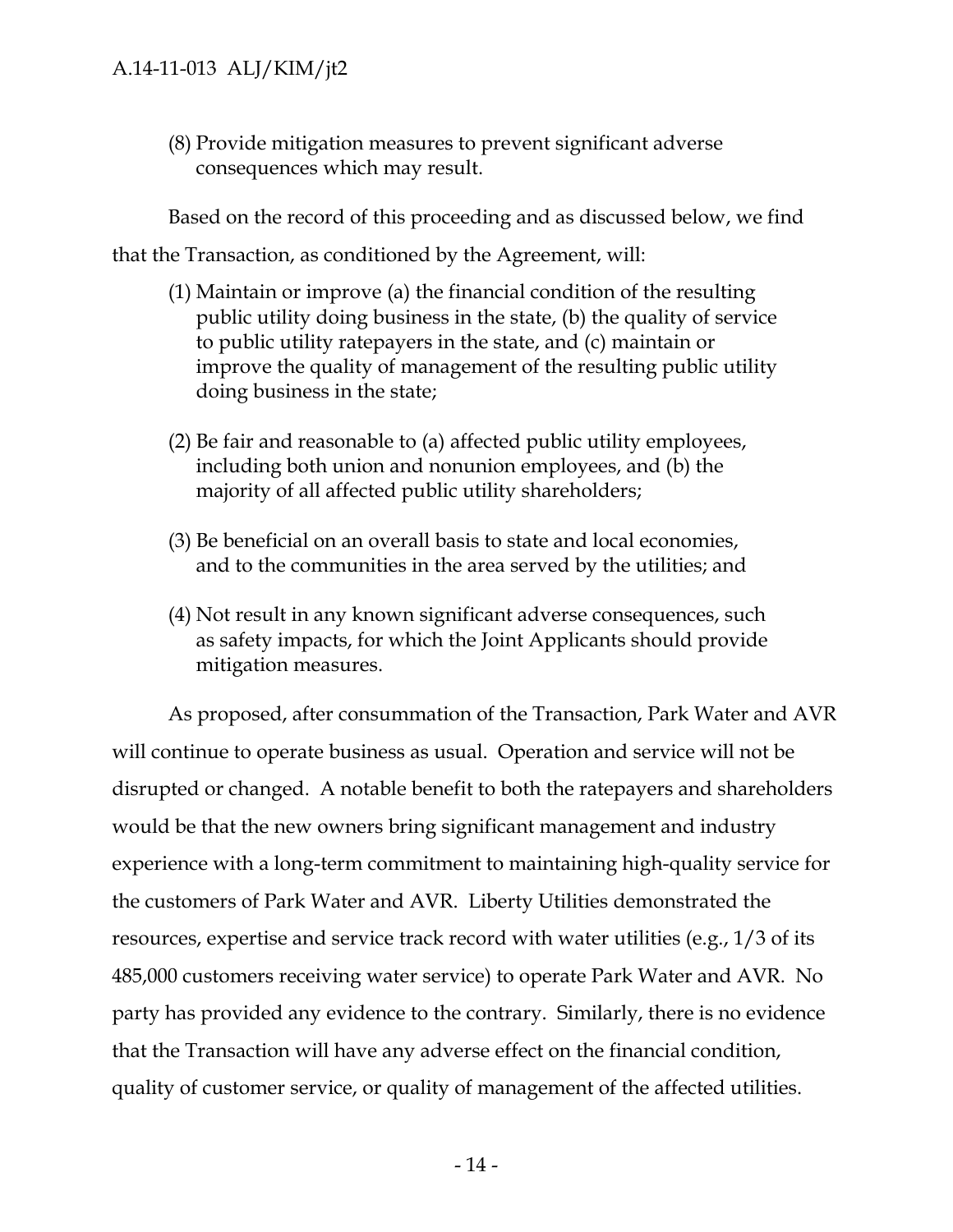The Joint Applicants reassure the Commission that the Transaction will not impact the utilities' costs of capital or operations, assets or liabilities, or their revenue requirements. They also reassure the Commission that the Transaction will not affect the policies of either Park Water or AVR with respect to customer service, capitalization, rates, or other matters relating to the public interest or to the utilities' operations.<sup>13</sup>

The Transaction is fair and reasonable for the utilities' employees, because it assures the Park Water and AVR employees future stability and certainty of employment after consummation of the Transaction. The Transaction ensures the stable future operation of Park Water and AVR beyond 2021 (or sooner) when the Carlyle Infrastructure dissolves. The Exhibit B to the Application, the Merger Agreement, also explicitly requires that continuing employees will be compensated at current or greater wage and salary levels and be provided benefits and terms of employment that are substantially equivalent to those they currently enjoy. In addition, Liberty Utilities has committed to retaining the operational headquarters of Park Water and AVR in California.

The Transaction is fair and reasonable for the utilities' shareholders, because it assures them long-term commitment, support and backing of Algonquin that has never sold any of the utilities it previously acquired. The Joint Applicants further assure the Commission that Liberty Utilities has no plan to sell Park Water or AVR after acquisition.

The Transaction is also beneficial on an overall basis to state and local economies, and to the communities in the area served by the utilities. As discussed in Section 3.1 of this decision, one of the key concerns raised by the

 $\overline{a}$ 

<sup>13</sup> *Id.* at 4.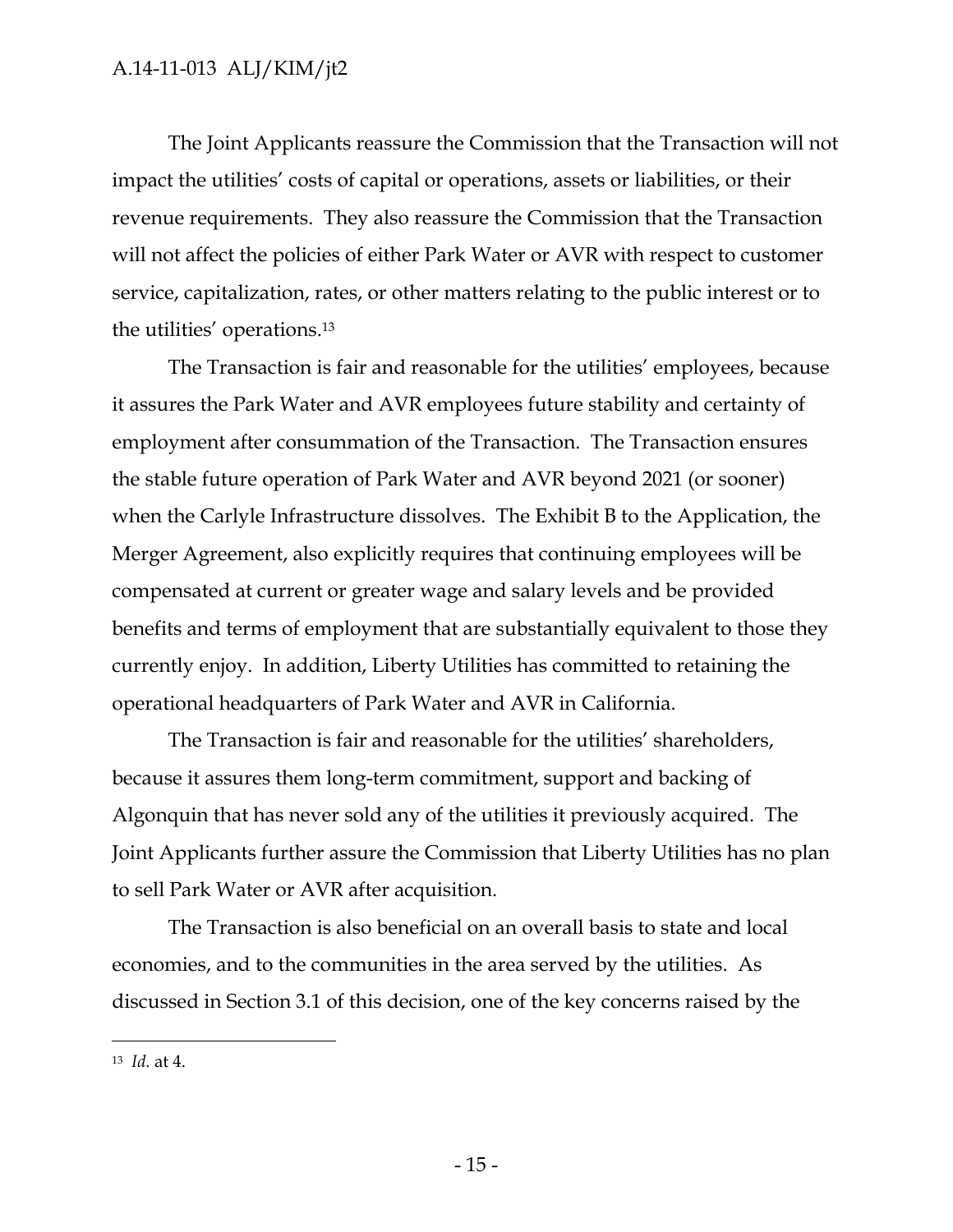parties (and echoed by the members of the public at the PPHs) is ensuring continued safe and reliable water service for the Park Water and AVR customers. Such continuity has both direct and indirect beneficial effects on the local and state economies. Safe and reliable water service is vital to the production of goods and services in many sectors including agriculture, tourism, fishing, manufacturing, and energy production. Moreover, the ripple effects of disrupted or uncertain water service in the affected local regions will go far beyond the local areas to impact the state's economy. The Transaction resolves service continuity concerns by putting in place a qualified owner/operator for Park Water and AVR well in advance of the planned dissolution of Carlyle Infrastructure, which currently controls these utilities.

## *No Negative Ratepayer Impact under Code §§ 854(b) and (c)*

Given the circumstances of the Transaction and based on our foregoing discussion, we find that there are numerous positive public interest effects of the Transaction and no negative adverse impact to ratepayers resulting from the Transaction. We find that, the Transaction, as conditioned by the Agreement, meets the ratepayer indifference standard and is in the public interest.

## *No Negative Safety Impact*

Based on our foregoing discussion and our review of the record, we find that there is no adverse safety impact resulting from the Transaction.

## *§ 854(d) and Reasonable Options/Alternatives*

§ 854(d) provides that when reviewing a merger, acquisition, or control proposal, such as the Transaction here, the Commission shall consider reasonable options or alternatives recommended by other parties, including no new merger, acquisition, or control, to determine whether comparable short-term and long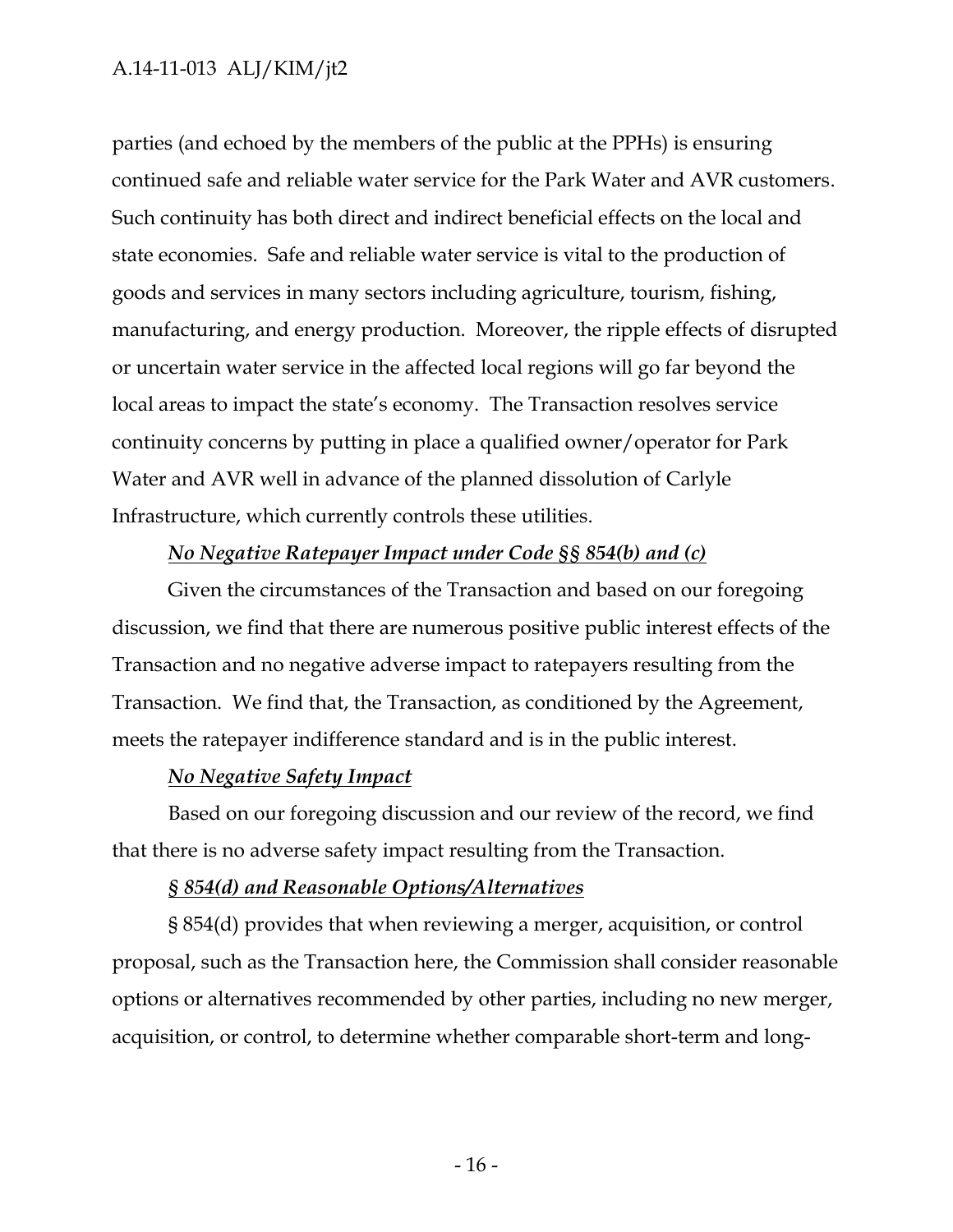term economic savings can be achieved through other means while avoiding the possible adverse consequences of the proposal.

Here, in considering other reasonable options or alternatives to the Transaction, no alternative option has been presented by any of the parties to this proceeding. We note, in particular that Apple Valley did not oppose the Agreement or present any alternate proposal. Moreover, as discussed above, the Transaction does not result in any adverse consequence. As such, there is no need to explore alternatives or options to avoid or mitigate any adverse consequences here.

## **3.3. Compliance with Rule 12.1**

<span id="page-17-0"></span>The record of this proceeding shows that the Settling Parties made timely and required filings of the Motion and the Agreement. The record also shows that the settlement conference was timely and properly noticed and held. The Motion states factual and legal considerations adequate to advise the Commission of the scope of the Agreement and of the grounds for its adoption, and the Agreement was limited to the issues in this proceeding. We therefore find that the Settling Parties complied with the Rules 12.1 (a) and (b).

The Agreement complies with Rule 12.1(d). As discussed in the foregoing Section 3.2 of this decision, we find that the Agreement complies with the applicable statutes, prior Commission decisions, and other applicable laws governing the Transaction, including §§ 851 *et seq.* and the ratepayer indifference standard. Also as discussed in Sections 3.1 and 3.2 of this decision, we find the Agreement reasonable and in the public interest.

#### **3.4. Conclusion**

<span id="page-17-1"></span>Based on the foregoing, we conditionally authorize the Transaction and adopt the Agreement.

- 17 -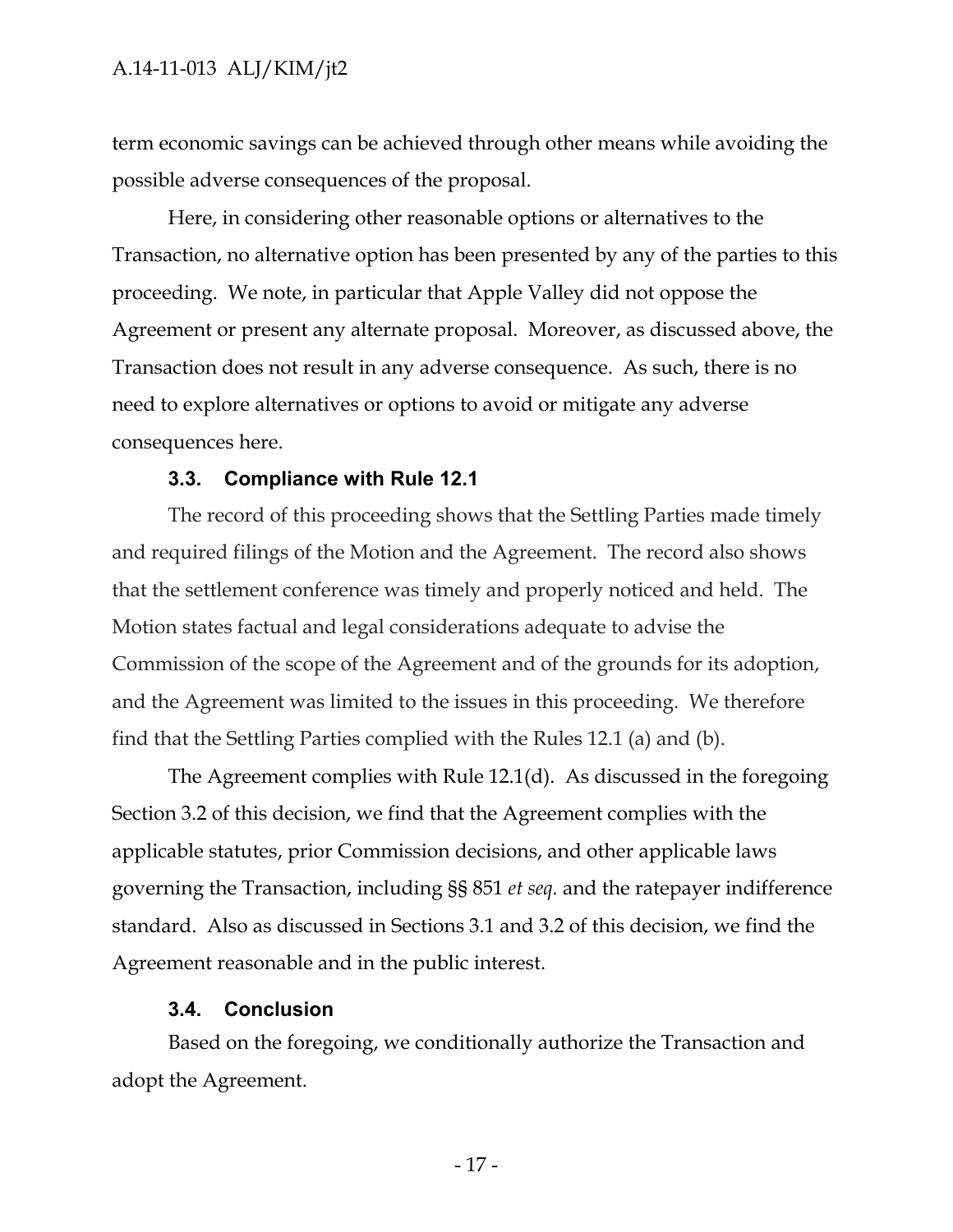## <span id="page-18-0"></span>**4. California Environmental Quality Act**

Under the California Environmental Quality Act (CEQA)<sup>14</sup> and Rule 2.4, we are required to consider the environmental consequences of projects that are subject to our discretionary approval.<sup>15</sup> The Application demonstrates that Park Water and AVR will continue to operate as they did before the transfer of control under the Transaction. Therefore, the Transaction qualifies for an exemption from CEQA pursuant to § 15061(b)(3) of the CEQA Guidelines, inasmuch as it can be seen with certainty that the project will have no significant impact upon the environment. As such, there is no need for an environmental review here.

## <span id="page-18-1"></span>**5. Categorization and Need for Hearings**

In Resolution ALJ 176-3347 dated December 4, 2014, the Commission preliminarily categorized this application as Ratesetting and preliminarily determined that hearings were necessary. However, based upon the Agreement and the Motion, we determine that a hearing is no longer necessary.

## <span id="page-18-2"></span>**6. Assignment of Proceeding**

Carla J. Peterman is the assigned Commissioner and Kimberly Kim is the assigned ALJ in this proceeding.

## <span id="page-18-3"></span>**Findings of Fact**

 $\overline{a}$ 

1. The Transaction proposed in the Application involves a merger of two holding companies wherein Liberty WWH would merge with and into Western Water Holdings.

2. The surviving entity, Western Water Holdings, will continue to be the direct parent company of Park Water and AVR, but will become a direct

<sup>14</sup> California Public Resources Code §§ 21000 *et seq.*

<sup>15</sup> *See* Public Resources Code § 21080.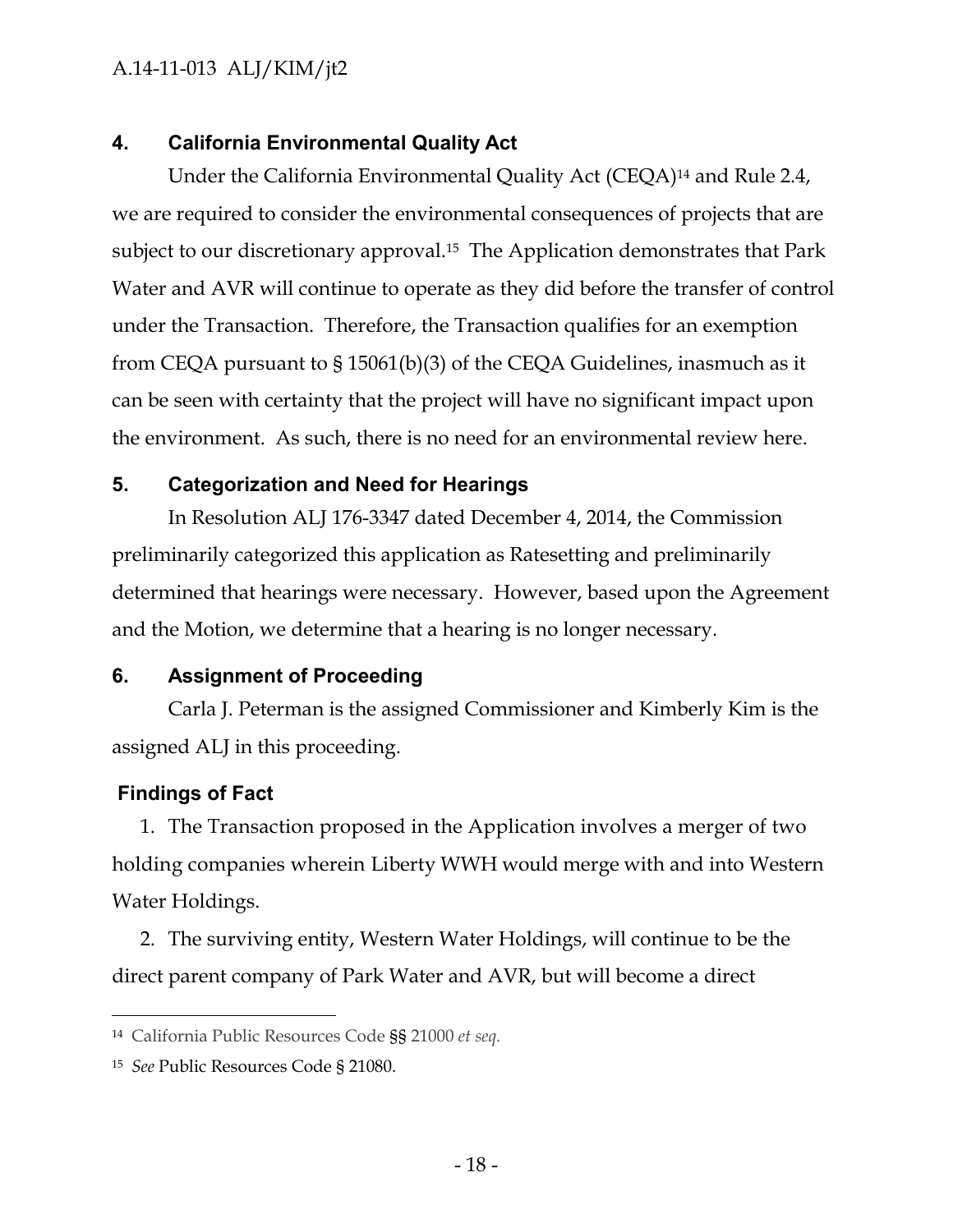wholly-owned subsidiary of Liberty Utilities. As a result, Liberty Utilities will acquire control over Park Water and AVR from Carlyle Infrastructure.

3. Park Water and AVR will continue to operate as they did before the transfer of control.

4. On May 29, 2015, in accordance with Rule 12.1 of the Commission's Rules, the Settling Parties filed the Motion seeking Commission adoption of the Agreement which includes 26 Regulatory Commitments to govern various aspects of the future governance and operations of Park Water and AVR.

5. The 26 Regulatory Commitments reflect (a) the commitments proposed and set forth in Exhibit I of the Application; (b) the same conditions that the Commission adopted in approving similar recent transfers of control of utilities; and (c) additional regulatory commitments to address the concerns raised by the protesting parties to this proceeding.

6. The 26 Regulatory Commitments directly respond to and address the ratepayer impact concerns raised by the parties in this proceeding, including those raised by the members of the public at the PPHs by (a) ensuring continued safe, reliable and reasonable operation of Park Water and AVR; (b) protecting the ratepayers from post-Transaction rate increases; and (b) expressly acknowledging and reaffirming Commission's continued regulatory oversight over Park Water and AVR.

7. All of the parties to this proceeding, with the exception of Apple Valley, are parties to the Agreement and support the Motion and the adoption of the Agreement. No party filed any objection or opposition to the Motion.

8. To determine whether the Transaction should be authorized under § 854, the Commission must weigh the affected public interests and apply the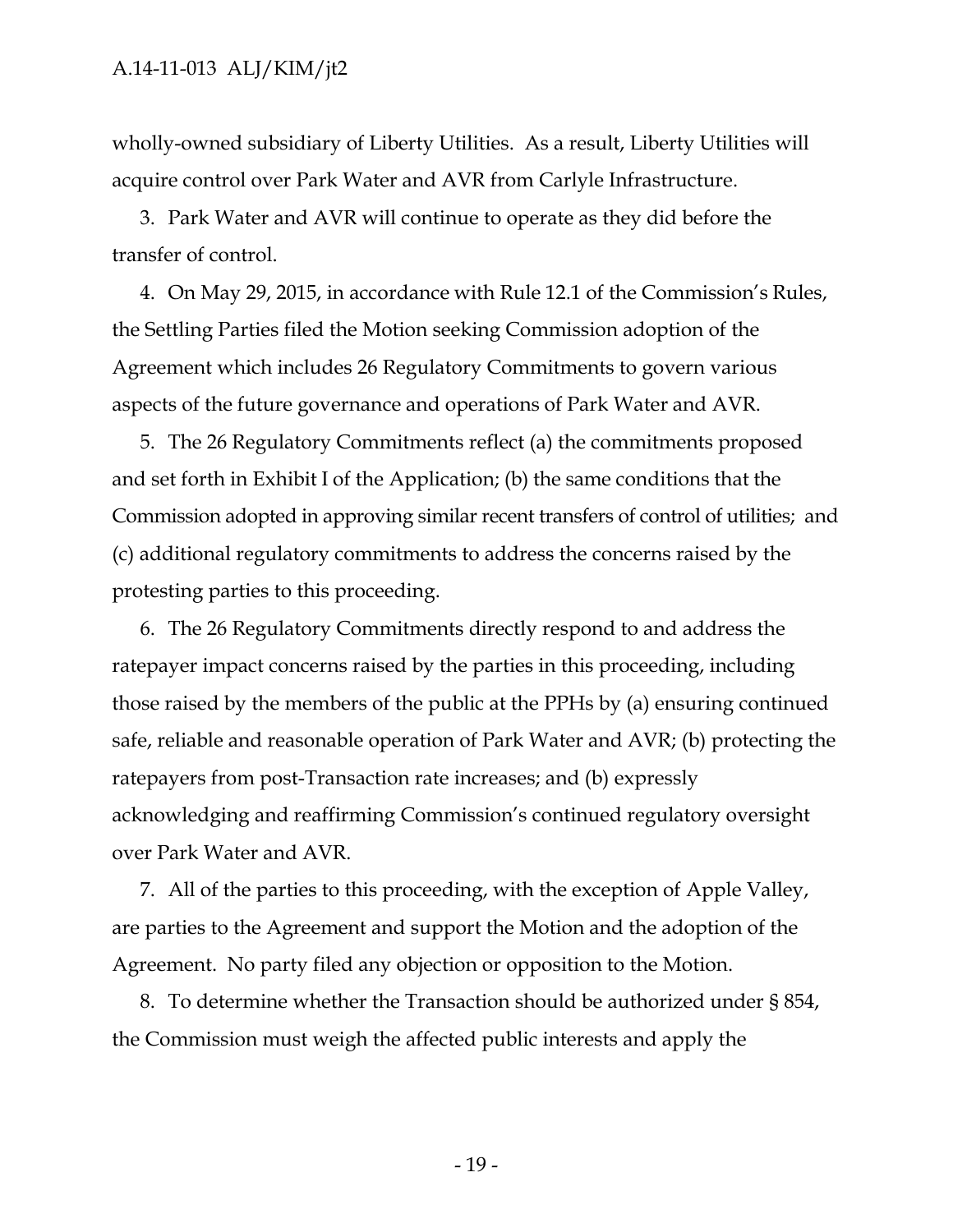"ratepayer indifference standard" to determine that no harm or negative effect on the ratepayer would result from the change of control.

9. Under the ratepayer indifference standard, the Transaction does not need to fully meet the §§ 854(b) and (c) requirements. Instead, the ratepayer indifference standard provides that, looking at those considerations, we must find that there is no negative ratepayer impact.

10. In weighing the potential negative public interest impacts of the Transaction, the Commission may consider some or all of the § 854(b) and § 854(c) factors.

11. Under § 854(d), the Commission must consider reasonable options, if any, as alternatives to the Transaction to determine whether comparable short-term and long-term economic savings can be achieved while avoiding the possible adverse consequences of the Transaction.

12. No alternative option has been presented by any of the parties to this proceeding; and the Transaction does not result in any adverse consequence.

13. The Transaction has numerous positive public interest effects and no adverse impact on ratepayers.

14. There is no adverse safety impact resulting from the Transaction.

15. This decision makes no changes to rates or charges.

#### <span id="page-20-0"></span>**Conclusions of Law**

1. The Agreement should be adopted.

2. The Application should be conditionally approved and the conditions of our approval should be the 26 Regulatory Commitments set forth in the Agreement.

3. The Transaction set forth in the Application, combined with conditions set forth in the Agreement, complies with and meets the requirements of the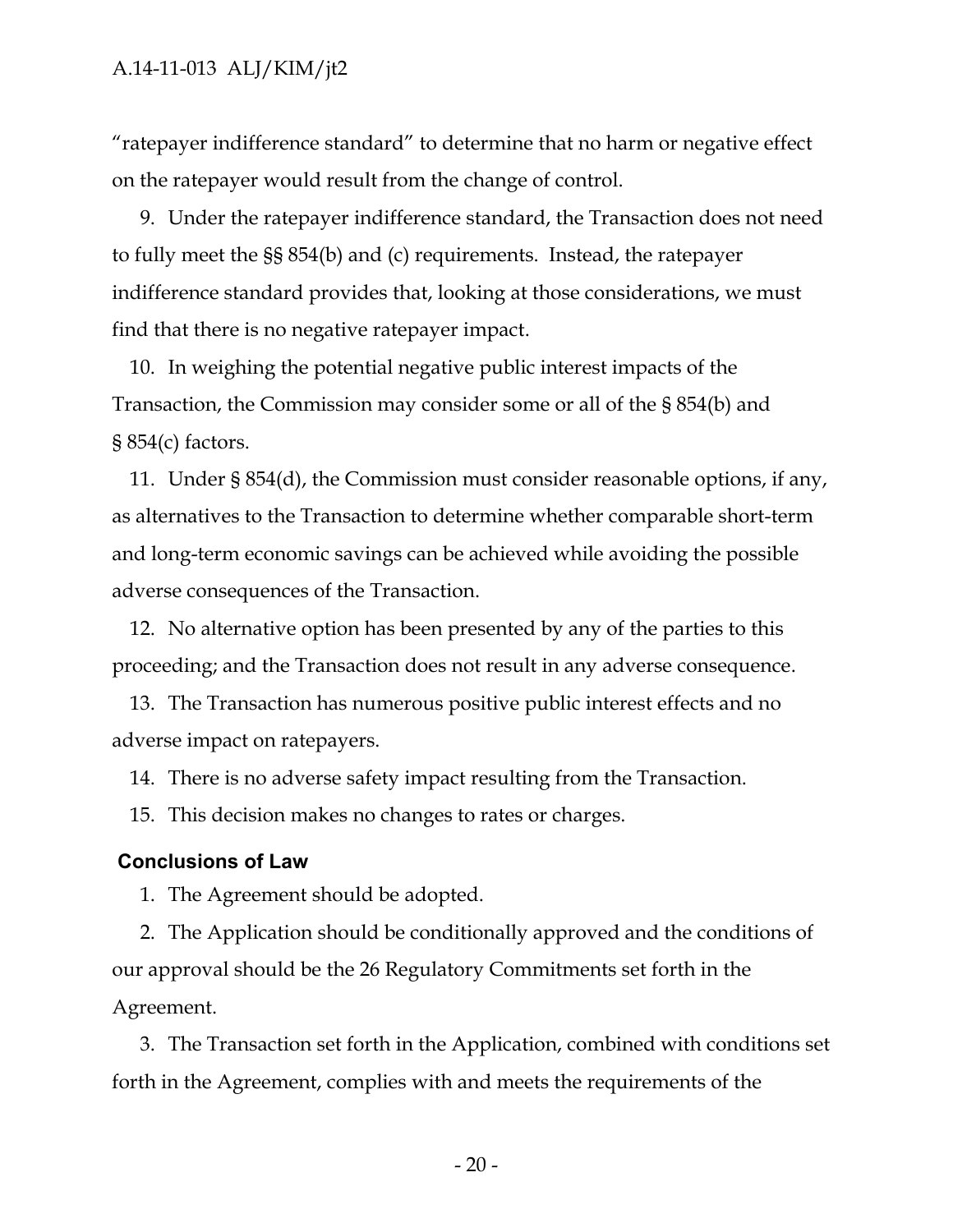applicable statutes, prior Commission decisions, and other applicable laws governing the Transaction, including Code §§ 851 *et seq.* and the ratepayer indifference standard.

4. The Settling Parties complied with the Rules 12.1 (a) and (b); and the Agreement complies with Rule 12.1(d) and is consistent with law, in the public interest and reasonable in light of the whole record.

5. Because there is no adverse consequence of the Transaction, there is no need to explore alternative options to avoid or mitigate any adverse consequences from the Transaction.

6. The Transaction is exempt from CEQA pursuant to § 15061(b)(3) of the CEQA Guidelines, inasmuch as it can be seen with certainty that the project will have no significant impact upon the environment.

7. Adoption of the Agreement does not constitute approval of, or precedent regarding, any principle or issue in the proceeding or in any future proceeding.

8. Adoption of the Agreement does not prejudge or limit the Commission's discretion in the future regulation of Park Water or AVR.

9. This decision makes no changes to rates or charges.

10. A hearing is no longer necessary.

11. This proceeding should be closed, and the decision should take effect immediately.